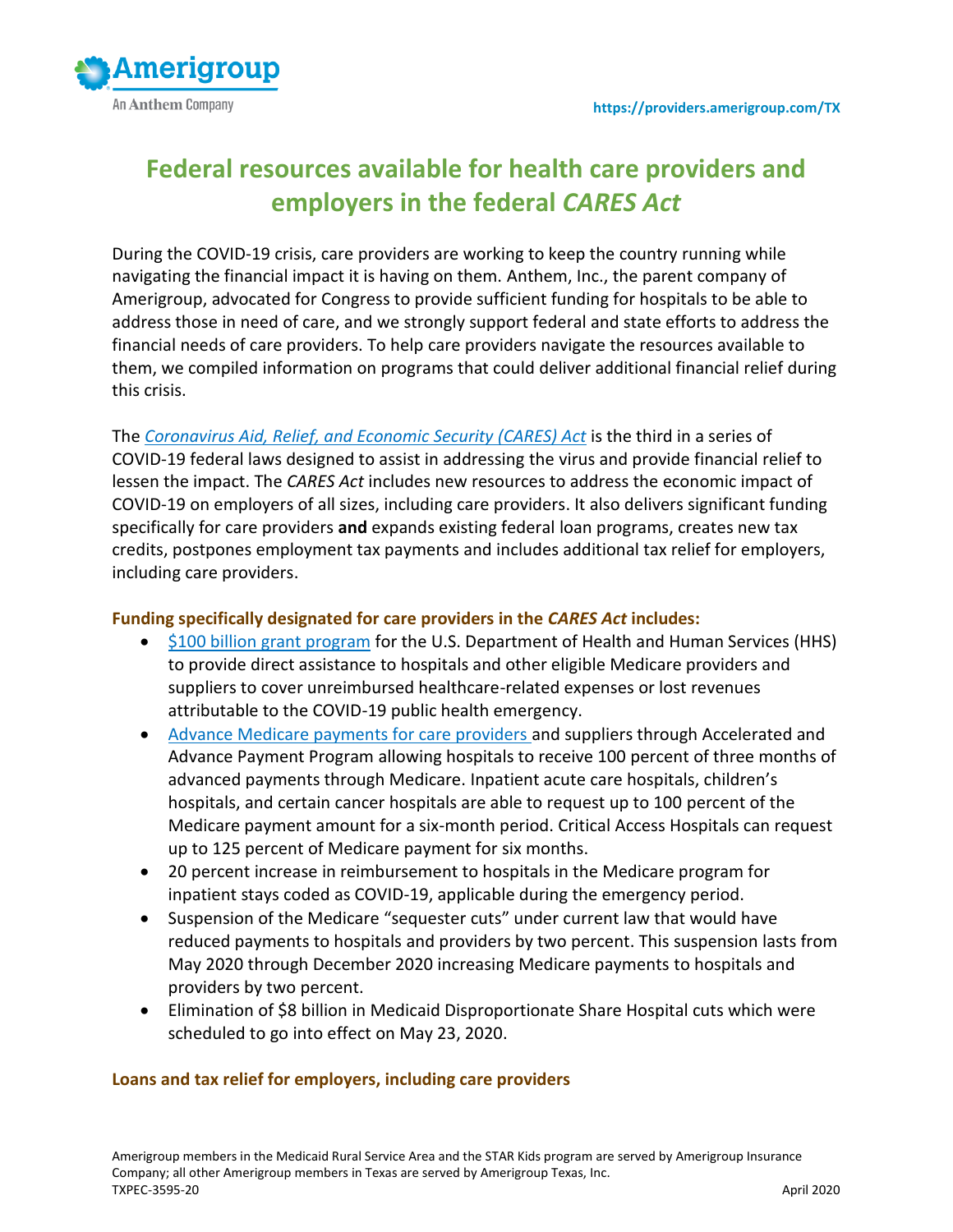# Paycheck Protection Program [\(PPP\) for small employers](https://www.sba.gov/funding-programs/loans/paycheck-protection-program-ppp)

This program provides employers,  $501(c)(3)$  nonprofits, veterans' organizations and tribal small businesses that generally have fewer than 500 employees with loans of up to \$10 million through the [U.S. Small Business](https://content.sba.gov/sites/default/files/2020-04/PPP--IFRN%20FINAL.pdf) Administration 7(a) loan program. Both the U.S. Small Business [Administration](https://content.sba.gov/sites/default/files/2020-04/PPP--IFRN%20FINAL.pdf) (SBA) and the [U.S. Treasury](https://home.treasury.gov/policy-issues/top-priorities/cares-act/assistance-for-small-businesses) Department have issued guidance on these loans, which can serve as great resources for small employers.

**Lenders may begin processing PPP loan applications as soon as April 3, 2020, and the program will be available through June 30, 2020. Please note that these loans will be fully forgiven if employees are kept on payroll for eight weeks and the funds are used for payroll costs including health benefits, interest on mortgages, rent, and utilities.** Additional details on the PPP program include:

- You can apply through an[y existing SBA 7\(a\) lender](https://www.sba.gov/paycheckprotection/find) or through any federally insured depository institution, federally insured credit union, and Farm Credit System institution that is participating. Other regulated lenders will be available to make these loans once they are approved and enrolled in the program. You should consult with your local lender as to whether it is participating in the program.
- PPP loan payments will also be deferred for six months. No collateral or personal guarantees are required.
- Neither the government nor lenders will charge small businesses any fees.
- The business must have been in operation on February 15, 2020.
- Eligible entities also include sole proprietors, independent contractors and other self-employed individuals.
- PPP loan amounts are 250 percent of the average total monthly payroll costs incurred during the one-year period before the date of the loan.
- Allowable uses of the PPP loan include ongoing payroll support (including health care benefits/insurance premiums), as well as mortgage interest, rent and utility payments.
- All businesses are eligible irrespective of ability to pay, and if the employer maintains employment levels, it is eligible for loan forgiveness equal to the amount spent by the borrower during an 8-week period after the origination date of the PPP loan on payroll costs, mortgage interest, rent/lease and utilities.
- Mandates all participating lenders to defer payments for at least six months (up to one year).

# Economic Injury Disaster Loan (EIDL) and [Emergency Economic Injury Grants](https://www.sba.gov/funding-programs/loans/coronavirus-relief-options/economic-injury-disaster-loan-emergency-advance)

- EIDLs allow small businesses to receive immediate cash advance payments of \$10,000 in three days and waiver of certain requirements on loans of less than \$200,000. To access the advance, the business first applies for an EIDL and then requests the advance. The advance does not need to be repaid under **any** circumstance and may be used for payroll, to pay for sick leave, or pay business obligations such as rent/mortgage and debt.
- EIDLs are lower interest loans with principal and interest deferment at the SBA Administrator's discretion.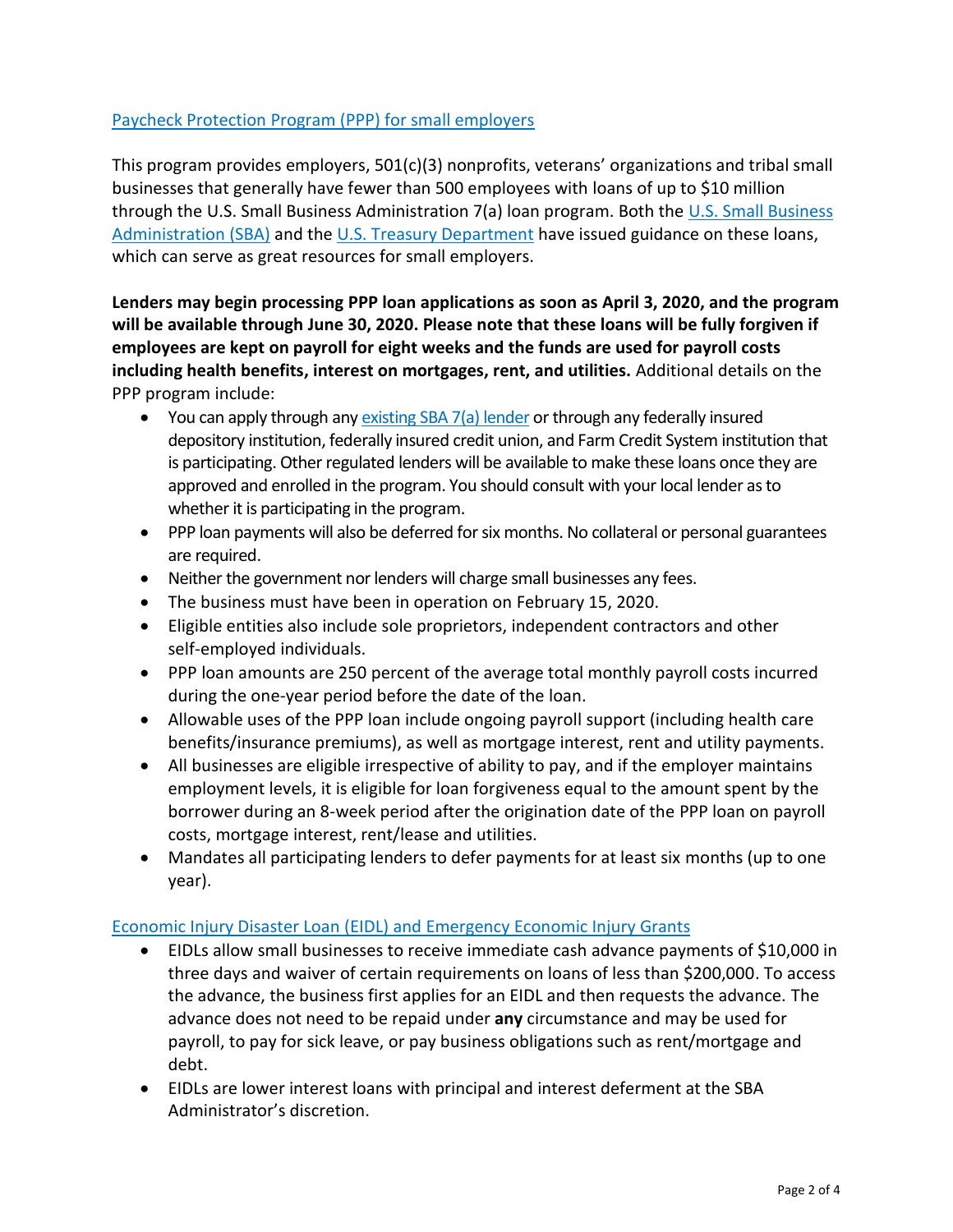- Eligible entities are businesses, cooperatives, employee stock ownership plans, and tribal small business concerns with fewer than 500 employees, or any individual operating as a sole proprietor or an independent contractor. Private nonprofit businesses of any size are also eligible.
- An EIDL may be used for payroll and other operating expenses, but cannot be used for the same purposes as a PPP Loan.
- Eligible entities can get both an EIDL and a PPP loan, but any advance amount is subtracted from the amount forgiven in the PPP loan.

# [Small Business Association \(SBA\)](https://www.sba.gov/funding-programs/loans/coronavirus-relief-options/sba-express-bridge-loans) Express Bridge Loans

- [Express Bridge Loan Pilot Program](https://www.sba.gov/document/support--express-bridge-loan-pilot-program-guide) allows small businesses who currently have a business relationship with an SBA Express Lender to access up to \$25,000 quickly.
- These loans can provide vital economic support to small businesses to help overcome the temporary loss of revenue they are experiencing and can be a term loan or used to bridge the gap while applying for a direct **[SBA Economic Injury Disaster Loan](http://www.sba.gov/disaster) (EIDL)**.
- If a small business has an urgent need for cash while waiting for decision and disbursement on an EIDL, they may qualify for an SBA Express Bridge Loan.
- Loan will be repaid in full or in part by proceeds from the EIDL.

#### [Small business debt relief](https://www.sba.gov/funding-programs/loans/coronavirus-relief-options/sba-debt-relief)

- Eligible small businesses are those with non-disaster Small Business Administration (SBA) loans (loans not made under the Paycheck Protection Program) and others.
- The SBA will cover all loan payments on these SBA loans for 6 months.
- This relief is also available to new borrowers who take out eligible loans within 6 months of March 27, 2020.

#### **Financial support for medium and large employers**

The *CARES Act* includes \$454 billion for the U.S. Treasury Department to be used to capitalize one or more loan facilities, established by the Federal Reserve, to make direct secured business loans to companies, including those with **between 500 and 10,000 employees**. These loans would be fully secured by the borrower's assets and that the borrower not engage in stock buybacks or furnish dividends while the loan is outstanding and for 12 months thereafter, and agree to limits on executive compensation. **Once additional details and guidance are released, this information will be updated.** 

#### [Employee retention tax credits for all businesses](https://www.irs.gov/newsroom/irs-employee-retention-credit-available-for-many-businesses-financially-impacted-by-covid-19)

Any employer or  $501(c)(3)$  tax-exempt organization experiencing more than a 50 percent drop in gross receipts during the COVID-19 crisis is eligible for an advanceable or refundable payroll tax credit for keeping employees on the payroll. The amount of credit each quarter is up to 50 percent of wages (up to \$10,000) (Sec. 2301). The IRS recently released **[guidance](https://www.irs.gov/newsroom/irs-employee-retention-credit-available-for-many-businesses-financially-impacted-by-covid-19)** on this tax credit.